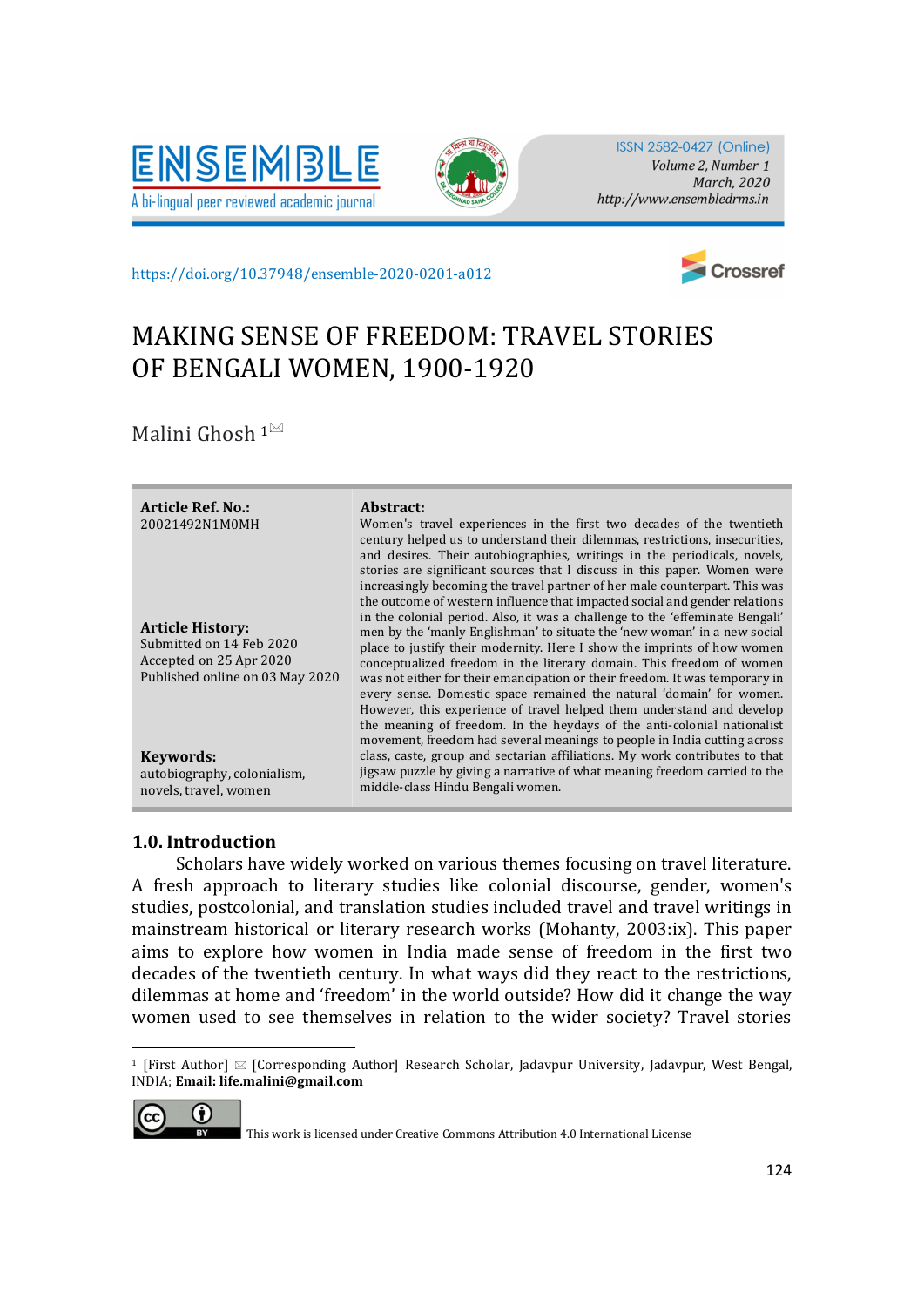discussed here give us a foray into the changing worldview of women in the twentieth century. Particularly, they help us conceptualise what freedom meant to the women who were able to travel, going beyond the limited mobility. Writing travelogues itself can be seen as a literary method through which these women were celebrating their newfound knowledge. Moreover, their reminiscence of travel nurtured their exploratory self.

 The major limitation of this study, however, is the class and sectarian affiliation of the women authors under discussion here. This paper represents the thought and intellectual world of Hindu Bengali upper and middle-class women. Meaning, at the outset, I leave out lower class, lower caste, and Muslim women from the present study. The nature of the topic and the sources determined the scope of this paper. The present work, then, is not a comprehensive study of Bengali women's thought. However, to what extent we can use 'Bengali women' as a uniform category needs further qualification to begin with. Mrinalini Sinha's work shows that for a brief moment in the late 1920s, Indian women articulated their identity in terms of Gender like never before. This was itself an exceptional moment in the history of women in India. Bearing this in mind, I refrain from providing an anachronistic account of 'women's thought' in the period when it did not exist as a separate uniform entity. Thus, the class and sectarian identity of the women writers discussed here help fathom their intellectual world better.

 Geographically this study concerns undivided Bengal. The Bengal presidency was the center of nationalist politics under the British rule. The author's familiaritywith the language of the region helped in grasping the intricacies of colonial and nationalist politics better. Colonial modernity impacted Bengal intelligentsia enormously. Bengali literature testifies to the robust literary culture that developed during colonial rule. The literary works that form my archive for this paper need to be seen in that framework. The present work will not be an exhaustive study of colonial politics and nationalist mobilization. However, they cannot be removed from the larger picture of intellectual currents of the age.

 This article deals with autobiographies, novels, and stories written by women in the first two decades of the twentieth century. The number of prose written by women increased in this period. In the nineteenth century, woman authors mainly wrote poems, drama, and comedy. The production of prose and autobiographies were countable in numbers (Chakrabarty, 1995:1). This trend witnessed a reversal in the period under review here. Now, they were documenting their life experiences, travel narratives, opinion, and expressing their desires in a new light. We lack sufficient evidence of a similar trend from the nineteenth century. So here lies the importance of women's writings in the first decades of the twentieth century (Chakrabarty, 1995:3).

## 2.0. Historiography

 Mohanty's work concentrated mainly on the study of Indo-British cultural encounters through the experiences of travel (Mohanty, 2003). Freya Stark alerted her readers because she thought, for every traveller traveling is a reconstruction of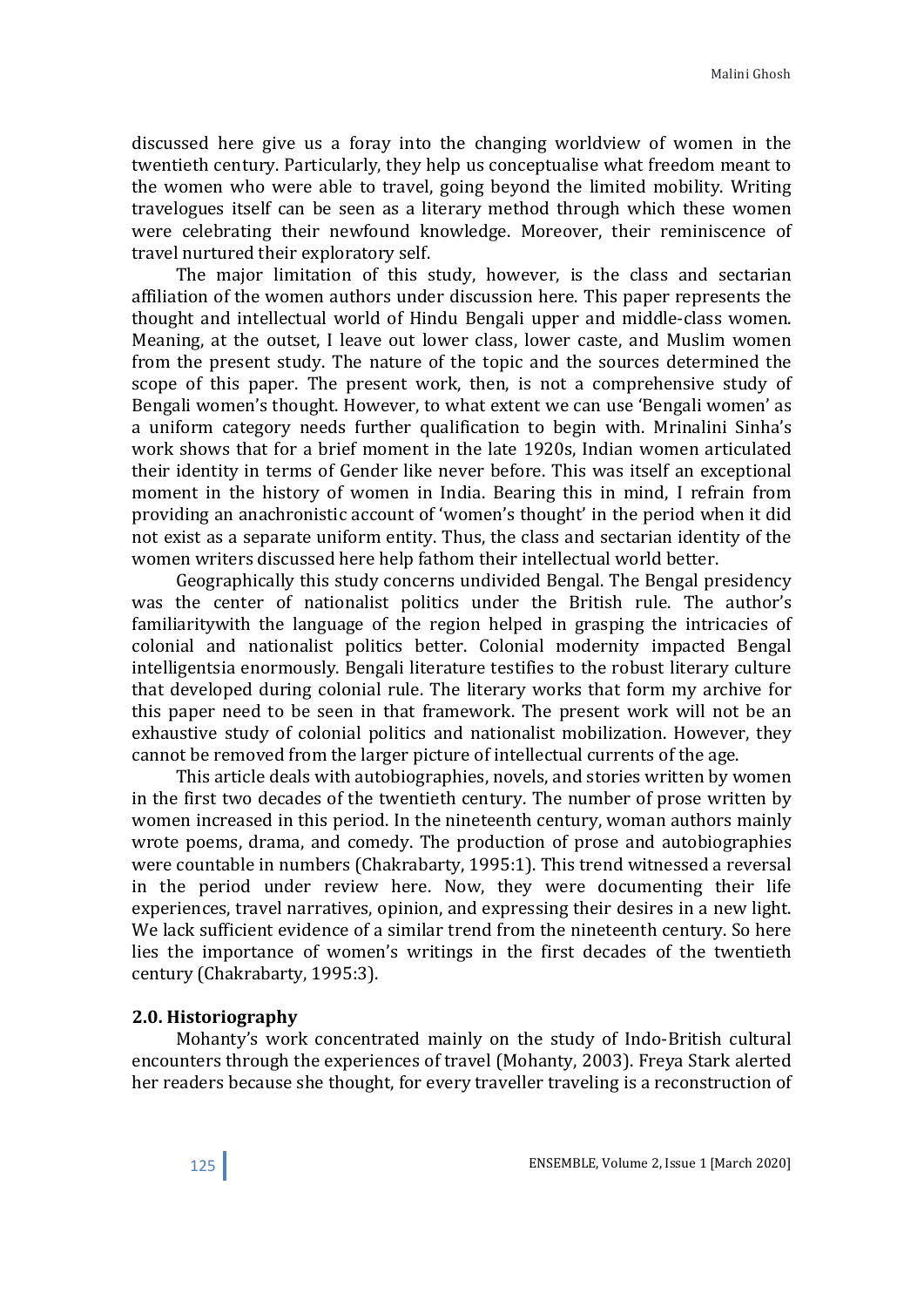his/her own journey and followed by, of course, a new conclusion (Freya, 1954)<sup>‡</sup>. So, a writer of a travelogue rediscovers his/her authorial self while penning down the experiences (Ghose, 1998:1). Ghose's approach was critical towards women travel writers under colonial rule. According to her, colonial space was a gendered terrain and women's gaze was different from men. Her study focuses on nineteenth-century women travelers in India. Sen's study describes the Bengali traveler's narratives abroad, particularly in Europe between 1870 to 1910. Noted male personalities of Bengal like Trailokyanath Mukherjee, Romesh Chandra Dutt et al. were the subject of her study, and Krishnabhabini Das was the sole exception (Sen, 2005). Indrani Sen's work concentrates on the similarities and the contradictions that existed between the white women and the native one. Class, caste, race and female sexuality are some of the biggest concerns of her work (Sen, 2002:xi). All these works are insightful for the research on travel writings.

 I build on their insights and explore the multifaceted sides of Bengali women's world by analyzing their narratives concerning travel. It helps the author to comprehend the intellectual world of Bengali women at the beginning of the last century.

## 3.0. Methodology and Sources

 This research paper is based on women's writings in contemporary periodicals, autobiographies written at that time or later, novels and stories. For the constraint of space, I have chosen two autobiographies by Pratima Devi and Shanta Devi; one novel by Indira Devi; one travelogue by Bimala Dasgupta in the periodical Bharatbarsha; one story by an anonymous person in Bamabodhini Patrika. I discuss the travel parts of their writings and try to analyze the meaning of freedom and their consciousness about it.

## 4.0. Women in the Domestic Sphere

 Victorian morality reshaped gender relations in colonial India. The expectation for women in the family was to remain in the domestic sphere. The home was the 'separate spheres', where they would be "protected and from all danger and temptation" from the outer space inhabited by belligerent men (Sen, 2002:2). A woman's primary role as a wife or a mother was unquestionable. Education for them was desirable, but it was always seen as secondary to their purpose in life. More often than not, the education of women was seen as a major cause for her widowhood. Additionally, scientific findings from the western world contributed to such negative connotations associated with women's education. It suggested education and the mental activity associated with it affect her reproductive functions. It was believed that girls would not be able to pursue any serious education because, for the development of their reproductive organs, they need to save their energy (Karlekar, 1993:91). The general conception was that uncurbed education hampered inherent women's nature (Desai & Krishnaraj,

-

<sup>‡</sup> Freya Stark was an Anglo-Italian explorer and travel writer (1893-1993)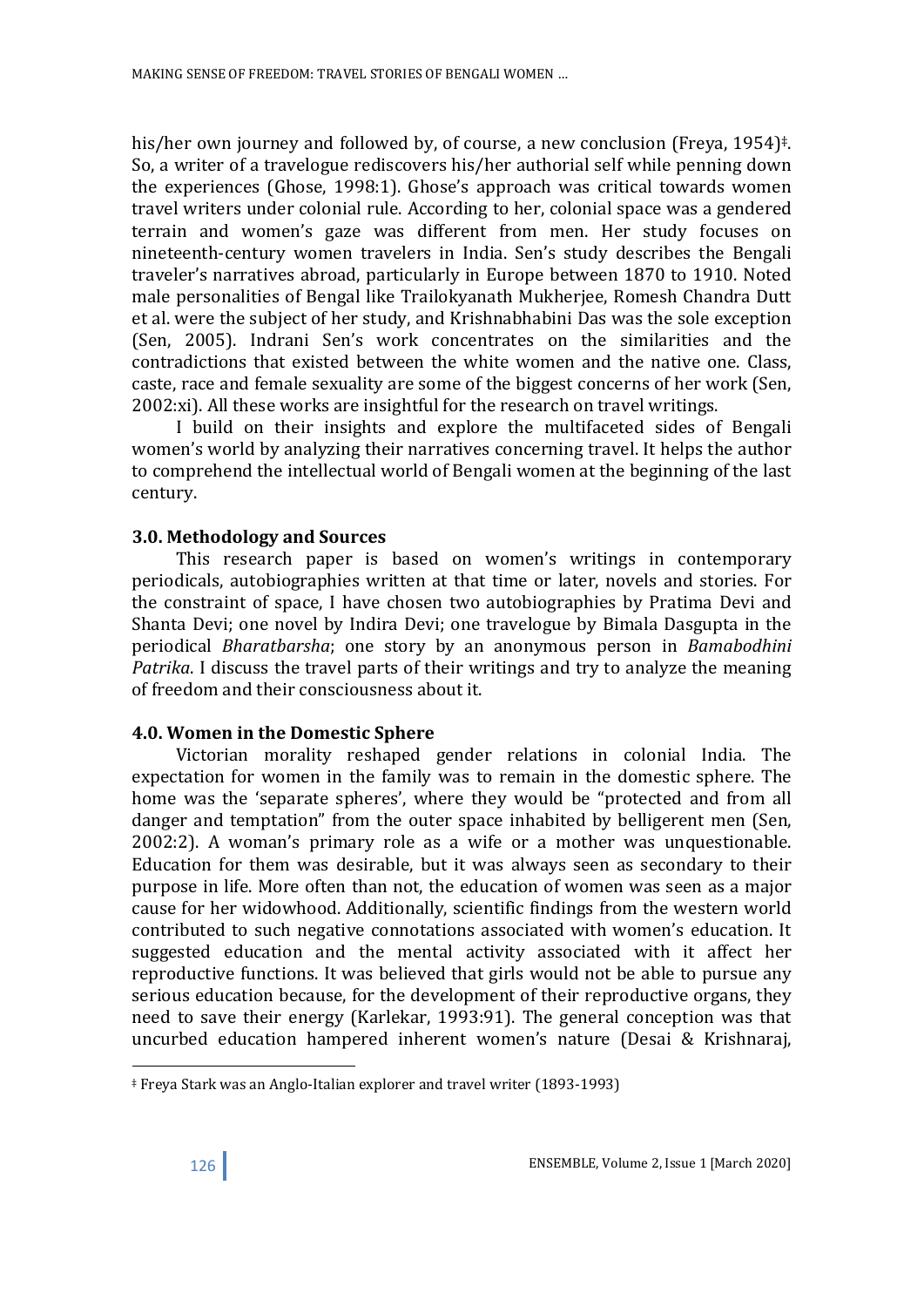1987:150). According to Jasodhara Bagchi, "Women's role in species reproduction has rendered 'natural' a process that is deliberately constructed in order to dominate them" (Bagchi, 1995:1). Rabindranath Tagore also asserted his opinion about the sexual division of labour, said nature, by making women mothers proclaimed their prohibition from the outside world. Furthermore, because they are staying at home managing child-rearing, the household works became natural to them. According to Tagore, this is not any kind of imposition by men but of nature (Banerjee, 1995:73).

 So, all the above-mentioned theories in the colonial era- be it imported from the west or a native one- restricted women in the domestic sphere. Women were under the burden of the white race's changing theory of 'manliness' (Sen, 2002:5). No matter how significant the role of the upper and middle-class Bengali intelligentsia was in the dissemination of political consciousness about British oppression, the Bengali bhadralok was belittled in the colonial discourse as 'frail', 'unmilitary,' 'cowardly' and "effete" (Rosselli,1980:121-148). For the 'manly Englishman,' the middle-class Bengali Hindus came to be designated as 'effeminate babus' who represented an 'unnatural' and 'perverted' form of masculinity (Sinha, 1995:2). The middle-class family had to cope up with the situation by placing their women in a modern way of life. They had to remould themselves as a 'new patriarchy'. The 'new woman' had to bring changes in their conduct and activities at home and outside. Along with that, it had to match with the nationalist project of the ideal image of a woman (Chatterjee, 1993:127). The new patriarchal form demanded their women to be-reformed, rebuilt, civilized and rational as opposed to 'traditional'.

#### 5.0. Travel: A Result of Western Impact

 The influence of colonialism was felt in every strand of the lives of the colonized in India. The colony had to pass the litmus test of becoming Modern. The status of women, as is well known, was the marker and criteria for attaining that feat (Sinha, 1995). Earlier the opportunity and scope of travel were limited to the women. Rare occasions of pilgrimage and visiting relative's place were the only exceptions. This changed in the course of time. The change in the communication system and infrastructure undoubtedly had a role to play in making travel convenient and a pleasurable experience in the late nineteenth and early twentieth century. However, ideological change had a more significant role to play in enabling women to become part of the culture of travel for pleasure. Modern men wanted their wives to accompany them during their short and long trips. This was the result of the direct impact of western education. By this time, travel had become a sign of colonial modernity in India. The question of situating the 'new woman' in a new social space was the need of the hour, and that was justified by incorporating them in the sphere of travel (Sen, 2005:138). Travel and travel writings have a long history in the west, in contrast to India. Hindu Shastric (ethology) tradition always discouraged traveling and never allowed it to be an autonomous cultural practice (Sen, 2005 :3)- any traditional literature that bore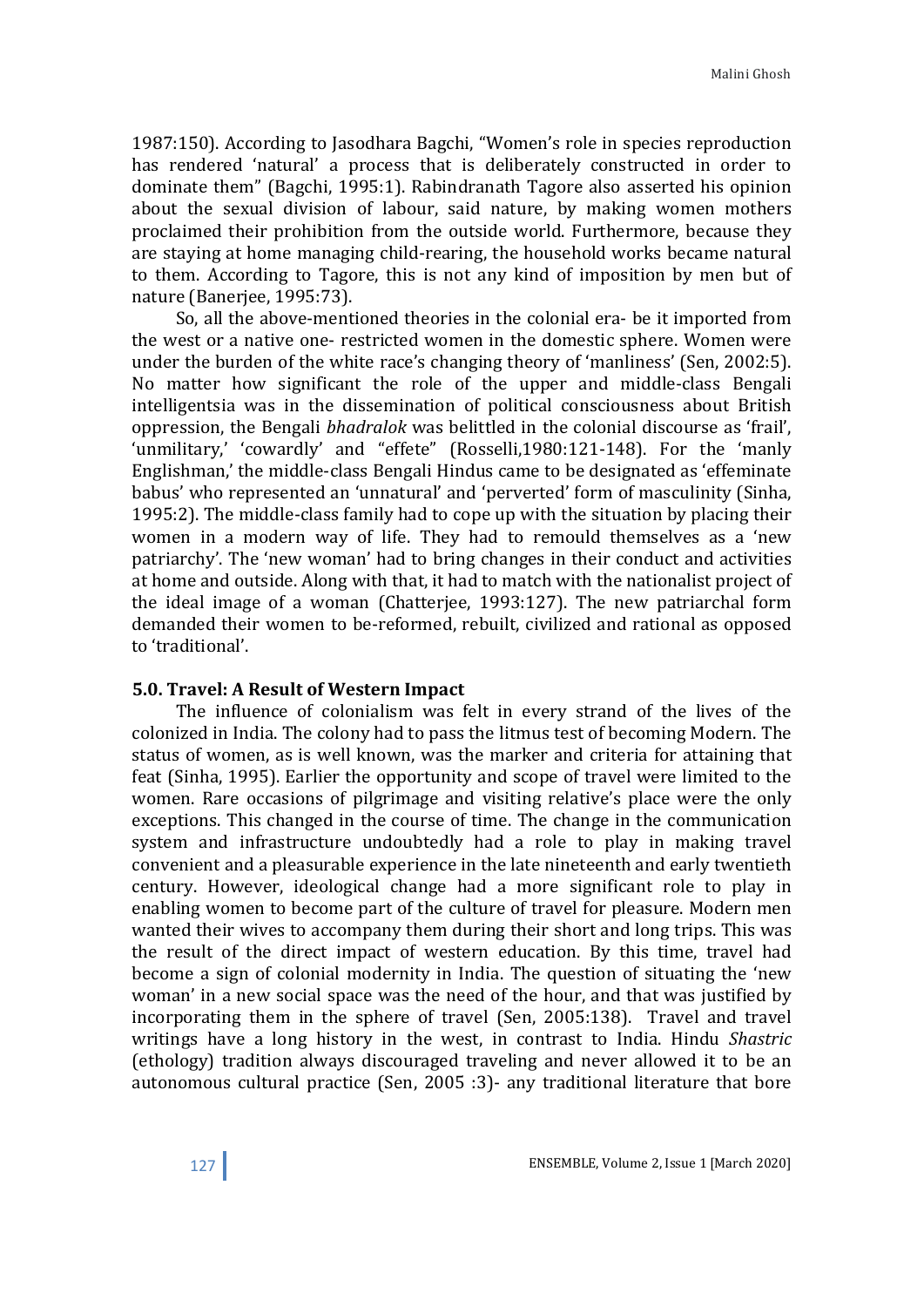the concept of travel that must have a link with banishment or pilgrimage (Sen, 2005:2). So, in the Indian context, both the idea of travel and travel writing was the result of 'the western impact' (Sen 2005:5).

## 6.0. First Steps Taken: Turn of the Century

While the world of the women still revolved around the *'antahpur'* (inner part of the house), gradually, the outside world was revealing itself to the farthest corners of the domestic sphere. The vision of women about the outside world also underwent a significant change in the period under discussion here. The last half of the nineteenth century was the era of the rise of 'Nationalism'. It was also the time when the idea of a modern avatar of women as the 'New Woman' took root. The writing by women, however, was limited in number; we have to wait till the beginning of the last century to witness the growing numbers of women authors and their works. Sen revealed that travel writings in the latter half of the nineteenth century and the first decades of the twentieth century became a part of contemporary periodicals and a 'form of modern self-expression' (Sen, 2005:1). In the first decades of the 20th century, women became conscious about social issues like higher education, health, maternity, age of marriage, etc and other domestic issues. Similarly, they became familiar with the issue concerning the outside world. The reading culture enhanced this process. They got to know about different places in the world through newspapers, magazines, and periodicals, etc. This further contributed to their zeal for exploring the unknown, and travel to new places was such a means for them. Despite the constraints of everyday domestic lives, women occasionally reached the threshold to the outside world.

## 7.0. Travel Narratives: Fictions, Autobiographies, and Travelogues

 Women writers composed few travel stories in the last decade of the nineteenth century. As the Tagore family at that time was the astringent and bearer of modern thought, anticipation of modern women's examples in every sphere from them seemed natural. Travel experiences penned down by them was not the exception. Swarnamoyee, Gyanadanandini, Sarala Devi all make it to that list. Amongst the Indians, only the elite class families had the permission of traveling through the trains. 'Prayag Yatra' and 'Samudre' were two examples of Swarnakumari Devi's vast writings. Another famous travelogue of the nineteenth century's women's writing was Prasanyomoyee's 'Aryabartya' (Sen and Ray, 1999). Each and every piece of writing gave a detailed description of the place they had visited,

 Though women's autobiographies of this time were very few in numbers, autobiographies written by them in the latter half also gave us an overview of this period and their thoughts. Periodicals and magazines can also be observed in this regard. Women's autobiographies of the contemporary period also contained instances of travel and the excitement associated with it. They were the first generation who traveled to other parts of India and beyond the border. Earlier in their old age, women used to visit Kashi, Gaya, and other places of pilgrimages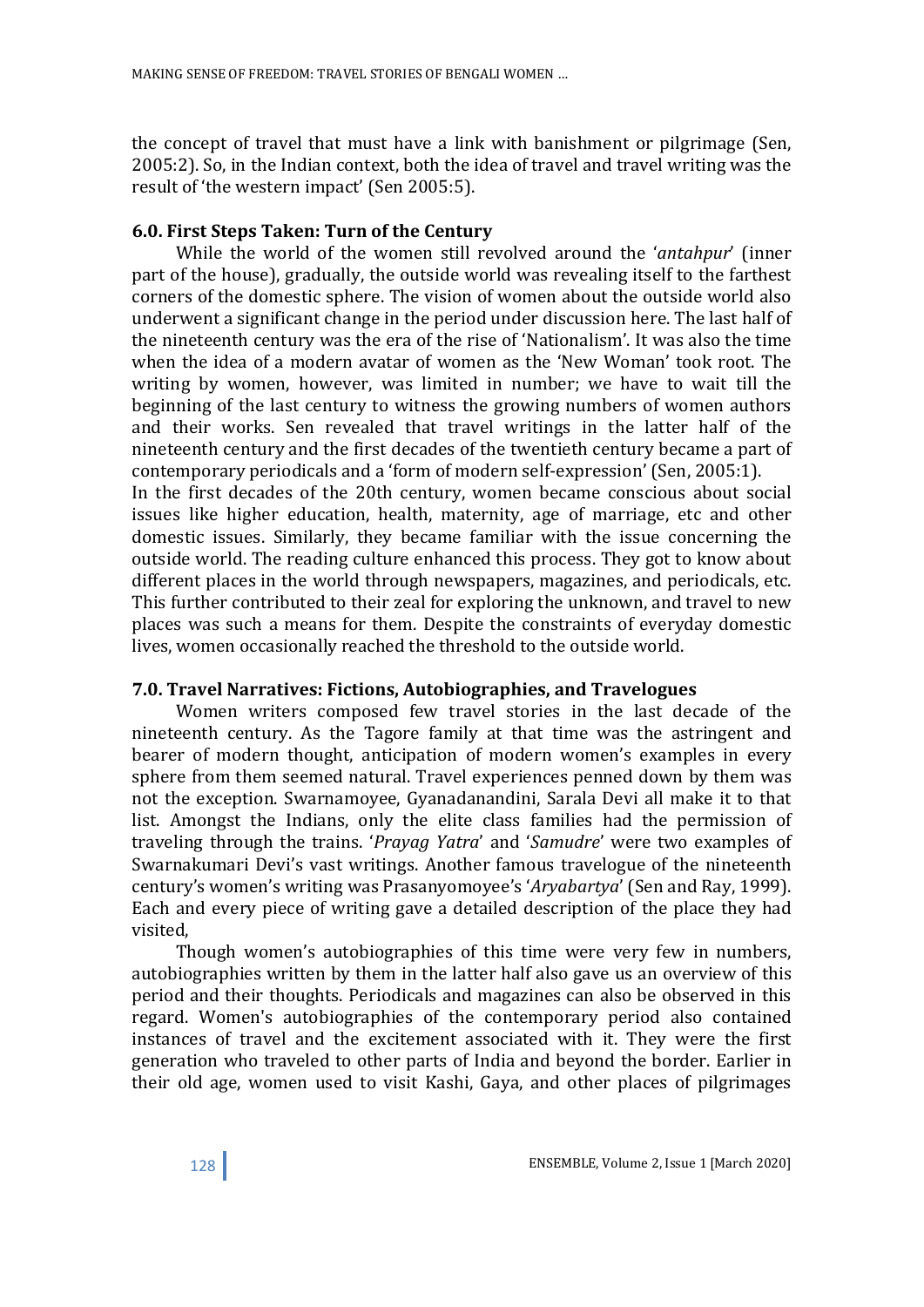mainly for religious purposes. However, soon that travel for women was becoming a pleasurable activity as well. The reasons for travel also expanded to women. For example, in Shanta Devi's Purba Smriti, politics (Kashi Congress, 1905) determined the course of travel (Devi, 2014:27).

 Pratima Devi, the daughter-in-law of Rabindranath Tagore, wrote how communication between 'antahpur' and the outside world was mediated through various religious events and festivals, such as 'Brata-Katha Katha', the festival of colours called 'dol-utsab' etc. (Devi, 1952:11). It provided them with the option of interacting and socializing with other women. Regarding the Durgotsab, Pratima Devi mentioned that women and girls from different houses used to go to relative's houses by palanquin. She described this 'stepping out' moment as an occasion of merriment and joy. The view of the outside that palanquin provided was no less than an exciting moment for the girls and women alike who had very few such opportunities available to them. Pratima Devi described that in this way, they realized the feeling of closeness/nearness with the masses; they felt liberated despite their separation by *Parda*. Usually, the role of the women's caretaker was to enforce a strict rule of *parda* during the daylight, but after sunlight, they were relaxed about it. She described "ei sujog e gheratoper bandhon eriye khola hawate niswas fele banchto tara" (Devi, 1952:31-32; 33). This is a clear instance of women negotiating patriarchal rules that prohibit their engagement with the outside world. Pratima Devi wrote that a bride's will were similar to that of a bird. She desired to have wings so that no one could confine her within the brick walls (Devi, 1952:16). Similar instances of expression of women's desire to explore were becoming common from the last half of the 19th century. Pratima Devi had cited a letter of Abanindranath Tagore written to her mother, Binayani Devi, which confirms that Binayani Devi, along with her children, went to Himachal Pradesh and visited Agra to see the Tajmahal. He suggested her sister visit Fatehpur Sikri, Sekendrabad and other historical places as well (Devi, 1952:77-78). This suggests that increasingly women were achieving mobility and exploring newer spaces. The role of the male in the family cannot be undermined here. But the important thing is to recognize that the desire of women to participate in pleasurable activity was getting recognized and respected. This is no small feat to achieve, particularly, when such instances were rather rare.

 Shanta Devi expressed her joy of visiting Darjeeling. It was her first visit to the hills. She wrote that despite seeing mountains and seas multiple times, the first times were always special. She shared her astonishment of the toy train's speed and the nature of the hills (Devi, 2014:50). She also mentioned Birch hill, cart road, Darjeeling Mall road, Ghum and Kurseong, etc. and described her encounter with the landscape and nature of Darjeeling. Unlike common visitors who spent time in Darjeeling chatting with fellow travellers, Shanta Devi preferred to roam around the city and enjoy the natural beauty of the place (Devi, 2014:51-52). We need to pause for a moment and think about the massive meaning that roaming alone carried for a woman in an unknown city. At a time, when the movement of women was measured in every step, this was a symbol of huge digression. In our earlier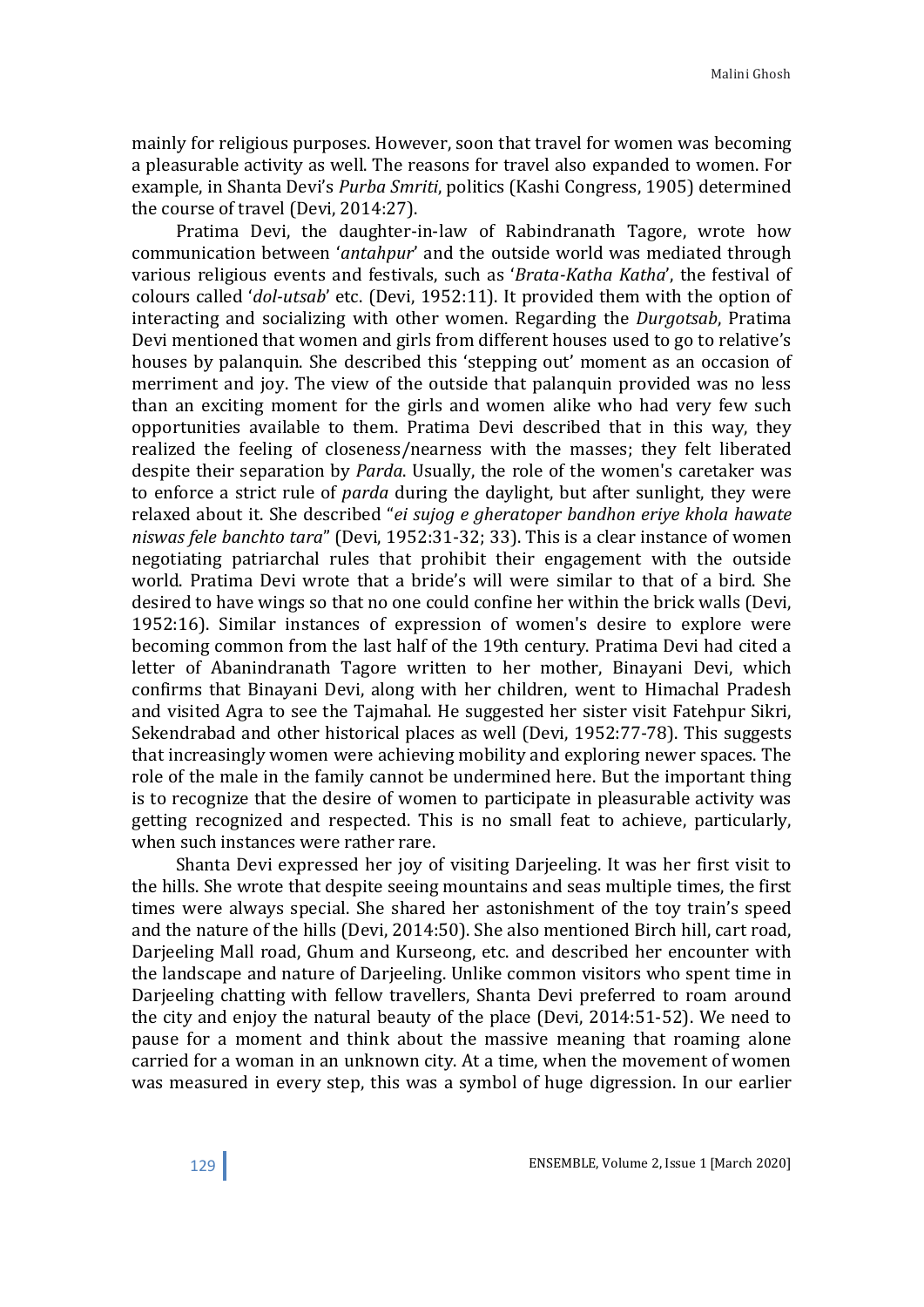story, we saw how even looking through the window of palanquin was a censored activity for the girl/woman back home. Under such socio-cultural constraints, a woman's movement in an unknown city was no less than an empowering act.

 The story Abala describes the story of Miss Abala Ghosh and her friend Latika's travel to Dalhousie. They had a male character as a guide in the story, but they denied his company and decided to trek the mountain by themselves. So, the story represented the exceptional 'other' character of women. When the male protagonist warned the women about the unachievable feat that they were trying to achieve, they defied his warning and went ahead with their plan. The women characters in the story clearly hold a different perspective than the male one and also an independent one. This story was published anonymously, and it won't be wrong to posit that the author in all probabilities was a woman. Irrespective of speculation about the identity of the author, the story represents the desire, goal and aspiration women could possess.

 Norway bhraman is a travel story by Bimala Devi. She had visited London before traveling to Norway. She became aware of Norway during her stay in London. She had to spend a huge sum of money to fulfill her desire to visit the country. She describes how traveling a foreign land (a European country to be precise) is safe for women as opposed to other places in India. Her concern about the safety of women suggests how she thought of herself as a woman on the move. She could pass that judgment presumably after attaining a considerable experience of travel. Needless to say, like previous instances, her thrust to explore the unknown is evident here (Dasgupta, 1913:913-14).

 During lunch, when she saw a crowd gathering, she was excited to see likeminded people having a zeal for travel. Here she also talks about racial discrimination. Bimala, along with her brother and niece were the people of darker skin and different from other white people in the surrounding. And, they became the topic of discussion among the fellow white travelers (Dasgupta, 1913: 915). She noticed they had become objects of gaze to the foreigners.

 She noted such instances of racial discrimination frequently and waggishly. She did not shy away from including them into her account. She elaborated on the issue very lightly in her writing, but it was very clear that she was well aware of the fact (Dasgupta, 1914 :218). In a foreign land, people were staring at them as they were the black people there. She was witty in her remark that whenever they landed in a new place every time they had a friend as automatically attracted by their skin colour. As they were looking different in that land, the travel guides showed more interest in them, and that made the co-passenger annoyed. Another place she mentioned was Gudvangen. Again she humorously talked about the white gaze (Dasgupta, 1914:220). She said the white people treated them as if they were new and a different invention of God. So, in a foreign land, though they were not facing gender discrimination, they confronted racial discrimination.

 She was well aware of the phrase that North is 'the land of the midnight sun', and when Bimala saw sunlight at eight o'clock at night, she realized that the phrase is true. She expressed her excitement when she talked about their journey towards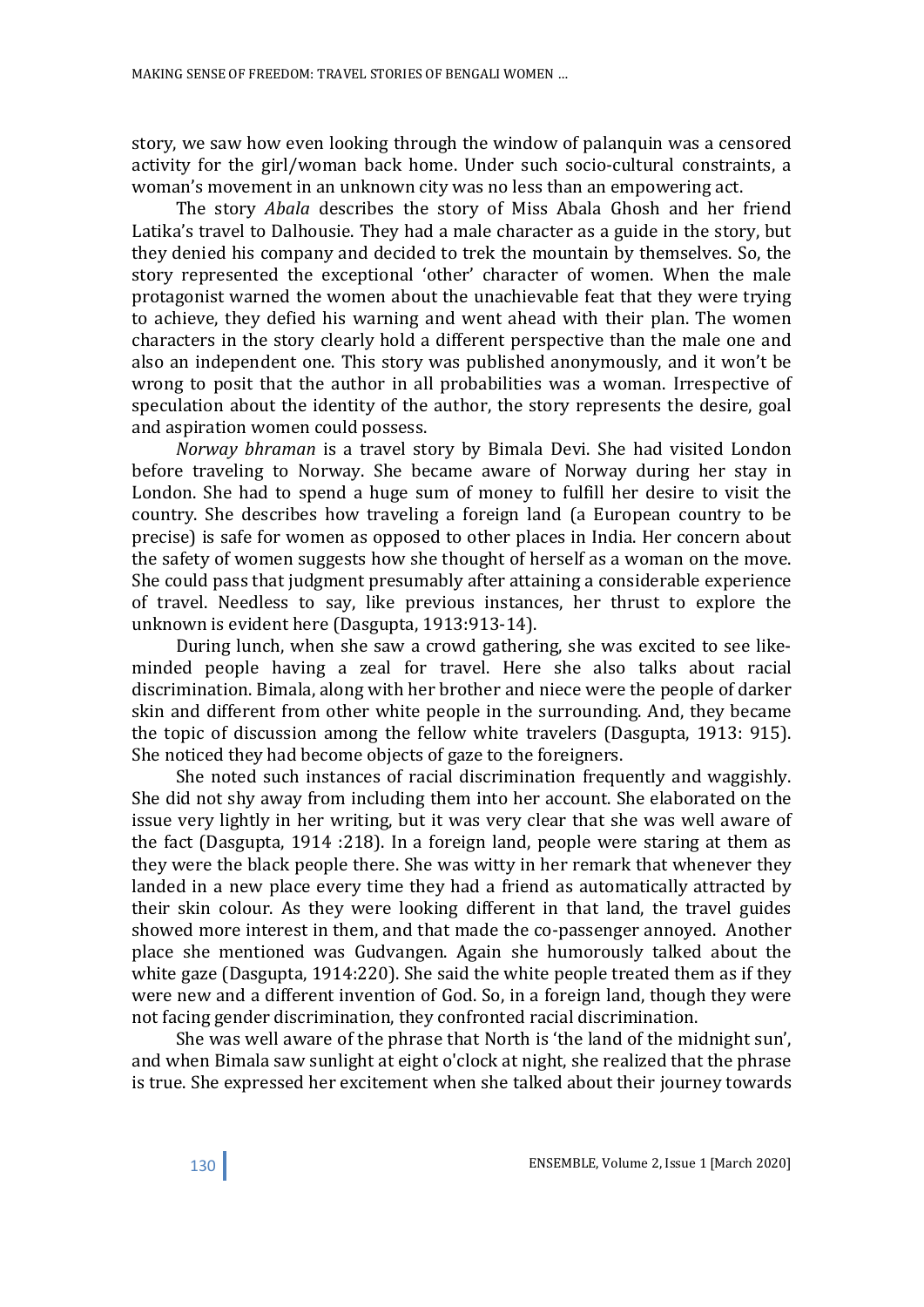Norway. She spoke of the stone mountains in the ocean, which the experienced sailor smoothly crossed. She also felt cold while moving towards the North. She wrote that the people were so mesmerized by the beauty of nature, that no one was worried about meals. She described their confusion about the time after seeing the sunlight at night with great humour. The places she mentioned in her writing were 'lake Upvan in Merck' and Trollhattan. Her writing contains a romantic depiction of Norway's nature. Another place she mentioned was Romsdal. There she met a Norwegian family where a lady of the family described their lifestyle. She said after the sunset, they faced a very hard time. Her travelogue included mourning for her unfree nation. She concluded her thought by witnessing the people peaceful and happy that they are not dependent on people like India (Dasgupta, 1914 :877; 883-84; 915; 917-19).

 There is an exceptional travel account by Monikabala Raychowdhury. She shared her travel experience in Ranchi. She gave every detail. She expressed the beauty of nature and her experience of the train journey. She also mentioned stations like Kharagpur, Adra, Jhalda on the way to Ranchi. She mentioned the dense forest of Jonnahar and gave every detail of Ranchi town like Treasury House, Pretoria Road, Palace of Lat Saheb, Ranchi office, district School, Post office, and Tagore House (Raychowdhury, 1914:23-27). So, at that time, when it was infrequent for women to come out of their home and travel to see their desired places, this kind of travel experience frequently shared by women in Bamabodhini Patrika's pages proved that some perspectives were changing gradually.

Saratrenu Devi's Parashye Banga-ramani is an essential narrative regarding this discussion. In the beginning, she expressed her excitement of boarding a ship for the first time. It was sporadic for a Bengali woman to travel to Persia, she mentioned (Devi, 1916:120). It seems that by that time the concept of disrespect and untouchability (becoming mleccha) regarding the crossing of the black water(Samudralanghan) by the Hindus had got relaxed since Saratrenu wrote that many considered her fortunate as she could be with her husband through thick and thin. She provided a detailed itinerary of her travel. Saratrenu noticed the numerical lack of women boarders. She noticed a few Maharashtrian and one Muslim woman. The second class had no woman passenger. Her travel experience was very interesting and different in a way that she continuously compared her findings in a foreign land with the native one. She noticed that the Trams from Keamari at Karachi port to the marketplace were inferior in comparison to the trams of Kolkata or Bombay city. She further compared the building structures, shops, and roads abroad with Kolkata. She even noticed and documented the price of daily essentials and noted how they were different from Kolkata.. She mentioned at a point when she and her husband were unwell, she got huge help from copassengers of another religion. She had no taboos about inter-dining. The crossing of socio-religious restrictions can be seen as a by-product of travel. Thus, travel as an activity had a role in altering the lifestyle and habits of people (Ray, 1916: 120- 21; 123-24; 130).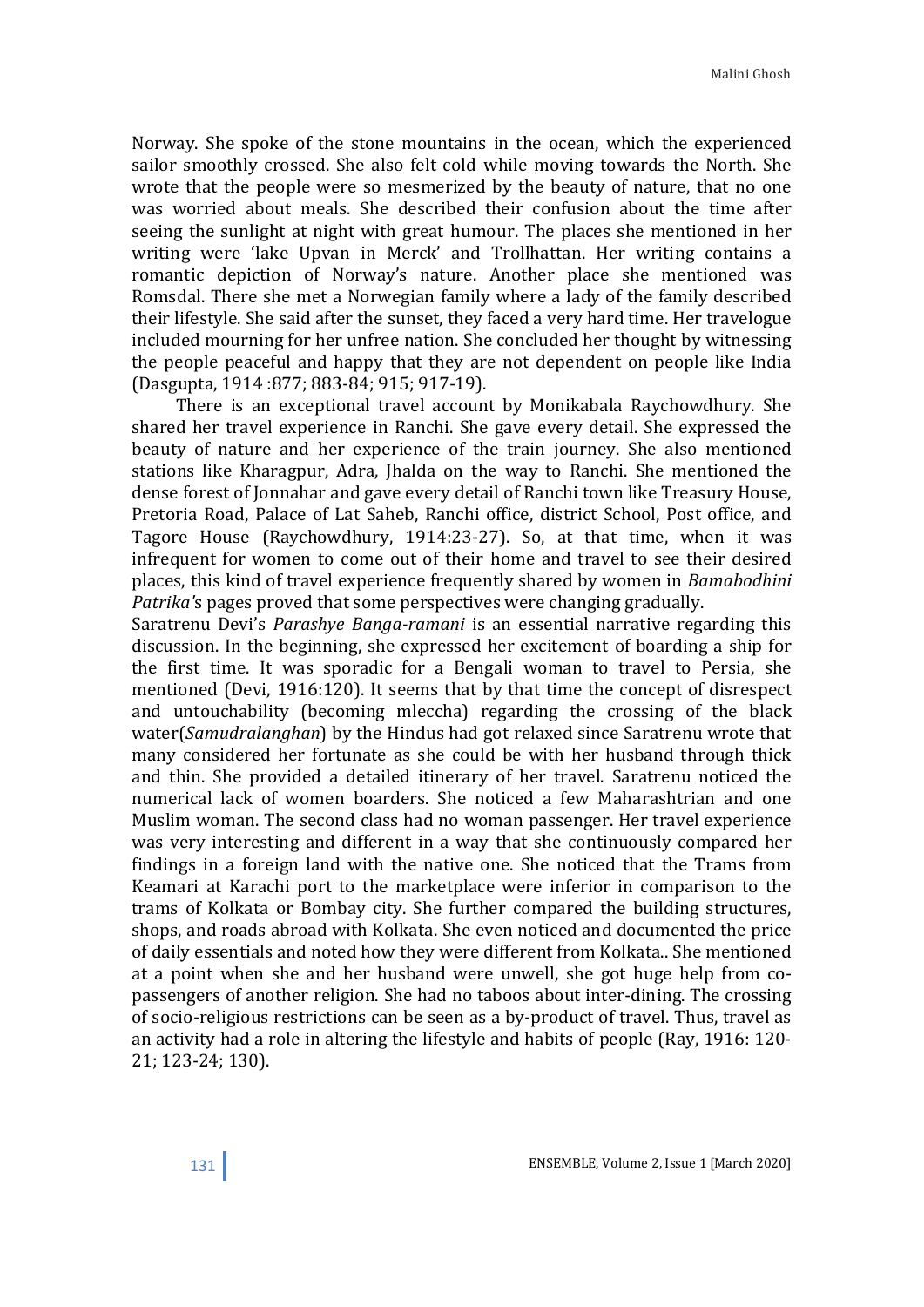Indira Debi's novel Sparshamani moves us by a detailed description of many places of the North and West India. Her descriptive eye assured that it was Indira Debi who witnessed all the places by herself. The way she narrated every account - - be it historical background of the place or all the routes she went through-- was evidence of her knowledge of the outside world. In her novel, the male protagonist Satinath went for weather change to the places she described. At first, she told about Bankipur in Bihar where he witnessed Siddhapith pilgrimage, a statue of Maa Kali (Goddess Kali), Har-mandir, Golghar(round-house), Patna College, Khuda Bakhsh Library etc. She noted down the local customs, oral tradition and folklore of the place she was visiting. She also gave details about the library and its historical significance. After that, she talked about the Taj Mahal and Moti Masjid in Agra. It was the description of one's first visit to Tajmahal. She gave a tribute to the artists who had contributed to the wonderful mausoleum. The beauty of the Tajmahal in the moonlit night was also depicted by the novelist. Moti Masjid (pearl mosque/Agra Fort) was so well described that the readers could feel his/her presence there. Her imagination of the historical past was like a poem. She also showcased her knowledge of Indian history from time to time. Her description of the Taj Mahal, of course, comes with a general narrative of the Mughal rule (Debi, 1919:101-3).

 Next, she mentioned Jaipur and Ajmer in her novel. She gave an account of the structural traits of both the town. She described the daily procession of the king of Jaipur and mentioned the discipline of the crowded procession through the eyes of her protagonist. She did not forget to introduce the readers to the elaborate drainage system of the city. From this written account, one can trace her narrative capability, which bore both historical and literary sensitivity. Further, she mentioned places such as- Chittor, Dakor, Ahmedabad, Prabhas, Veraval, Porbandar and Junagadh. It comes with the routes that connect them. She cited all the spectacular places one should visit amongst the cities mentioned above and towns and wrote their specialties, traits and mythical stories related to them (Debi, 1919:103-6).

 The issue of the freedom of women also occupied a place in her novel in the description of women of Kathiawar region. She compared the women of Kathiawar with the beautiful women of Ravi Varma's paintings. They hold fearlessness in their eyes. She talked about their charming personalities like Bengali women and, at the same time of their potential of carrying multiple watery pots on their heads and one in each hand (Debi, 1919:106). So, in terms of travelogue, the novel is also very relevant. It can well be posited that the novel was based on the author's encounter with these places.

## 8.0. Conclusion

 After analyzing the background and the travel stories, one should be clear about women's mobility between domesticity and temporary freedom. Their sense of freedom was different from the one that the anti-colonial nationalist movement propagated. Reading books, periodicals, magazines of their choice after finishing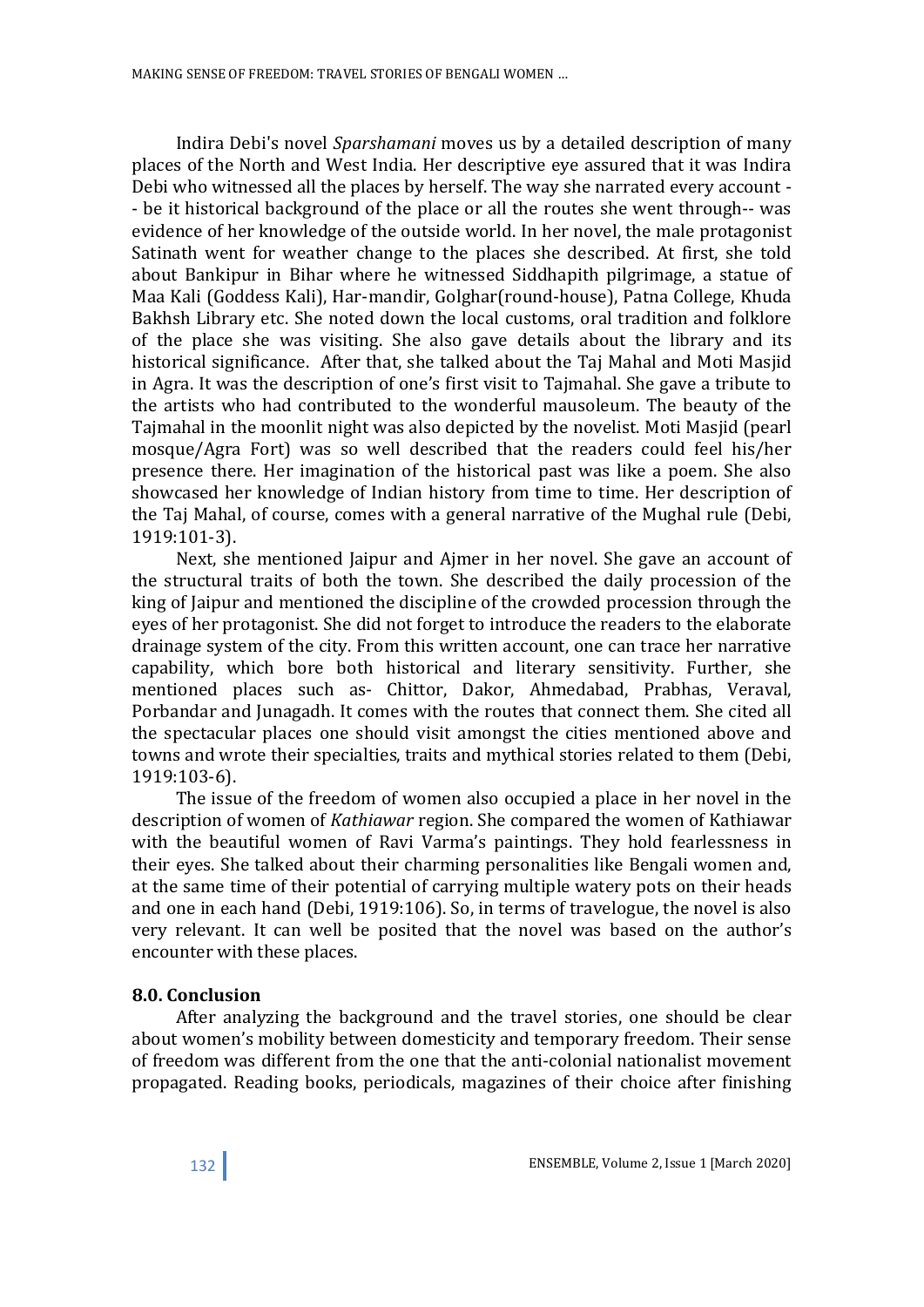their domestic duties or going to a relative's place by a palanquin stood for freedom for the women we see here. Sometimes they had the luck to visit their father's place for a few days. That was a familiar symbol of freedom for married women. Similarly, traveling to a shrine such as Puri or Kashi with their elders was freedom to them (Priyambada Devi, 1900). On the other hand, their desire to become a free bird and independent human being was expressed in their writings. Abala is a classic case for our purpose, where the writer did not have the courage to reveal her name though one could be sure about the writer's gender. So, the meaning of freedom has an obvious limitation. And all the other real experiences depicted here were instances of women enjoying temporary freedom and, most of the time, guided by a male figure-- Pratima Devi, Shanta Devi all were accompanied by male counterparts. Bimala Dasgupta talked about the insecurities of a woman traveling through her own country. Bimala and Shatarenu, though traveled abroad, were accompanied by male guidance. So, freedom was temporary for them. Their consciousness was developed through these experiences, no doubt, and their writings influenced the fellows.

 Women's autobiographical writings were one genre where one can trace the transcendent viewers. Women's travelogue contributes to the field of female identity in the public world. Firstly, they produced a public self in print. On the other hand, they situate a traveler's persona in the public world of travel. In doing so, their writings reject the dominant construction of gender (Ghose, 1998:8). The novels, stories written by them sometimes hold her real experiences through protagonists or expressed her unfulfilled desire as depicted in the tale Abala. Education and wider exposure that the women in the early twentieth century got by reading periodicals and other works in print, changed their worldview significantly. Therefore, the timeframe under discussion is significant for understanding the growing women's consciousness. And travel stories written by them reflected these changing phenomena really well.

#### References:

Bagchi, J. (1995). Indian Women Myth and Reality. Sangam Books, Hyderabad.

Banerjee, N. (1995). Sexual Division of Labour: Myth and Reality in the Indian Context. In J. Bagchi (ed.), Indian Women Myth and Reality. Sangam Books, Hyderabad.

Bamabodhini Patrika (1913, September). Abala. Bamabodhini Patrika Bhadro 1320 (Bengali)].

Chakrabarty, S. (1995). Andare Antare: Unnish Shataker Bangali Bhadramohila. Stree, Kolkata.

Chatterjee, P. (1989). The Nationalist Resolution of the women's question. In K. Sangari & S. Vaid(Eds.), Recasting Women: Essays in Colonial History. Kali for Women, New Delhi.

Chatterjee, P. (1993). The Nation and Its Fragments: Colonial and Postcolonial Histories. Princeton University Press, Princeton, New Jersey.

Dasgupta, B. (1913). Norway Bhraman. Bharatbarsha [Agrahayan 1320 (Bengali)].

Desai, N. & Krishnaraj, M. (1987). Women and Society in India. Ajanta Publications, Delhi.

Devi, S.(2014). Purva Smriti. Thema, Kolkata.

Devi, P. (1952). Smriti Chitra. Signet Press, Kolkata.